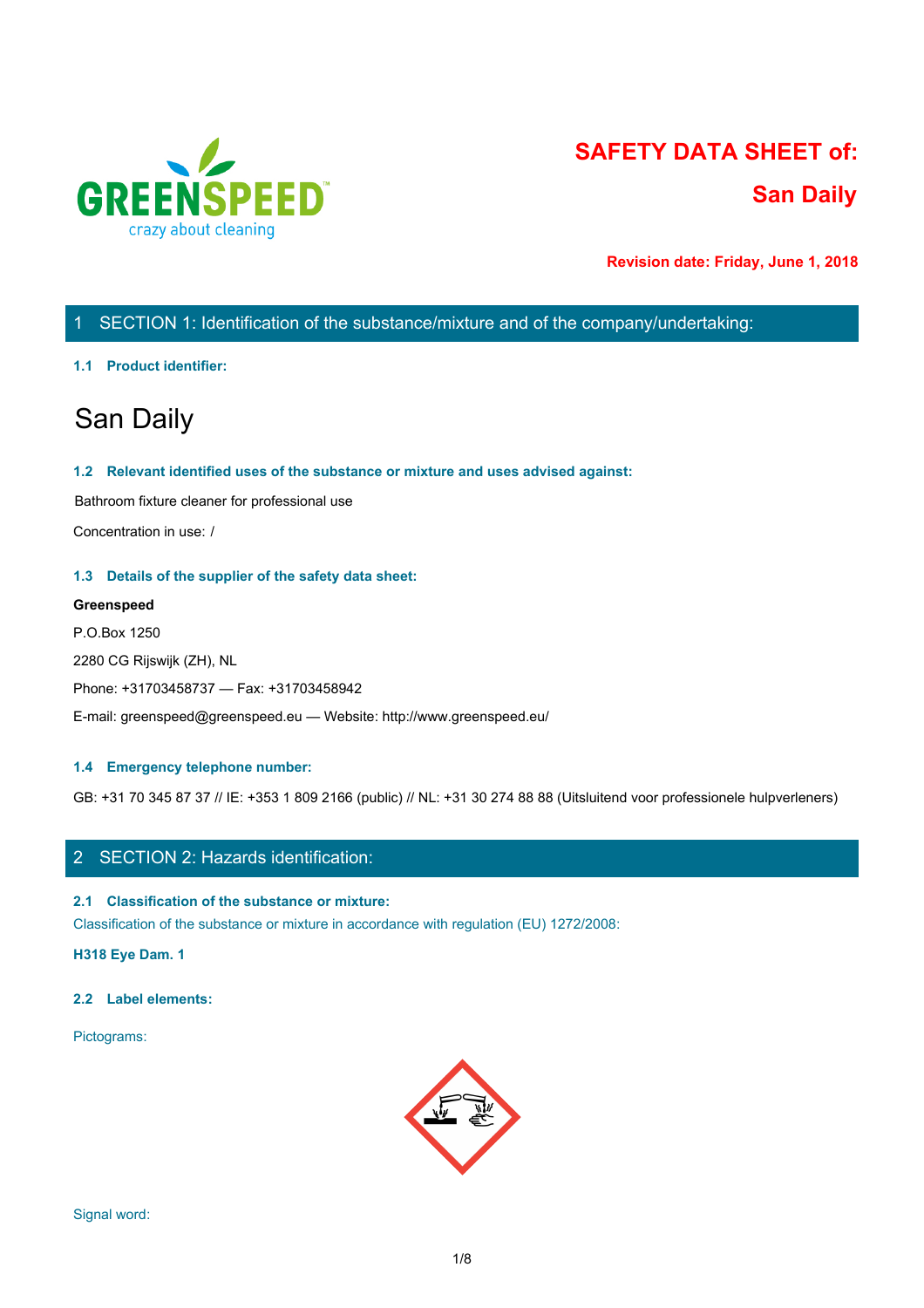#### Danger

# Hazard statements:

| Danger                                  |                                                                                                                                     |  |
|-----------------------------------------|-------------------------------------------------------------------------------------------------------------------------------------|--|
| Hazard statements:                      |                                                                                                                                     |  |
| H318 Eye Dam. 1:                        | Causes serious eye damage.                                                                                                          |  |
| Precautionary statements:               |                                                                                                                                     |  |
| P280:                                   | Wear protective gloves, protective clothing, eye protection, face protection.                                                       |  |
| P305+P351+P338:                         | IF IN EYES: Rinse cautiously with water for several minutes. Remove contact<br>lenses, if present and easy to do. Continue rinsing. |  |
| P310:                                   | Immediately call a POISON CENTER or doctor.                                                                                         |  |
| Contains:                               |                                                                                                                                     |  |
| Sodium octyl sulphate C8-10 D-glucoside |                                                                                                                                     |  |

### Contains:

Sodium octyl sulphate C8-10 D-glucoside

#### **2.3 Other hazards:**

none and the state of the state of the state of the state of the state of the state of the state of the state of the state of the state of the state of the state of the state of the state of the state of the state of the s

# 3 SECTION 3: Composition/information on ingredients:

| C8-10 D-glucoside     | $\leq 9\%$ | CAS number:<br>EINECS:<br>REACH Registration number: 01-2119488530-36<br><b>CLP Classification:</b> | 68515-73-1<br>500-220-1<br><b>H318 Eye Dam. 1</b>                     |
|-----------------------|------------|-----------------------------------------------------------------------------------------------------|-----------------------------------------------------------------------|
| <b>Citric Acid</b>    | $\leq 7\%$ | CAS number:<br>EINECS:<br>REACH Registration number: 01-2119457026-42<br><b>CLP Classification:</b> | 77-92-9<br>201-069-1<br>H319 Eye Irrit. 2                             |
| Sodium octyl sulphate | $\leq 2\%$ | CAS number:<br>EINECS:<br><b>REACH Registration number:</b><br><b>CLP Classification:</b>           | 142-31-4<br>205-535-5<br>H315 Skin Irrit. 2<br><b>H318 Eye Dam. 1</b> |

For the full text of the H phrases mentioned in this section, see section 16.

# 4 SECTION 4: First aid measures:

#### **4.1 Description of first aid measures:**

Always ask medical advice as soon as possible should serious or continuous disturbances occur.

| <b>Skin contact:</b> | remove contaminated clothing, rinse with plenty of water, if necessary seek medical<br>attention.                   |
|----------------------|---------------------------------------------------------------------------------------------------------------------|
| Eye contact:         | first prolonged rinsing with water (contact lenses to be removed if this is easily done)<br>then take to physician. |
| Ingestion:           | rinse mouth, do not induce vomiting, take to hospital immediately.                                                  |
| Inhalation:          | let sit upright, fresh air, rest and take to hospital.                                                              |
|                      |                                                                                                                     |

**4.2 Most important symptoms and effects, both acute and delayed:**

**Skin contact:** none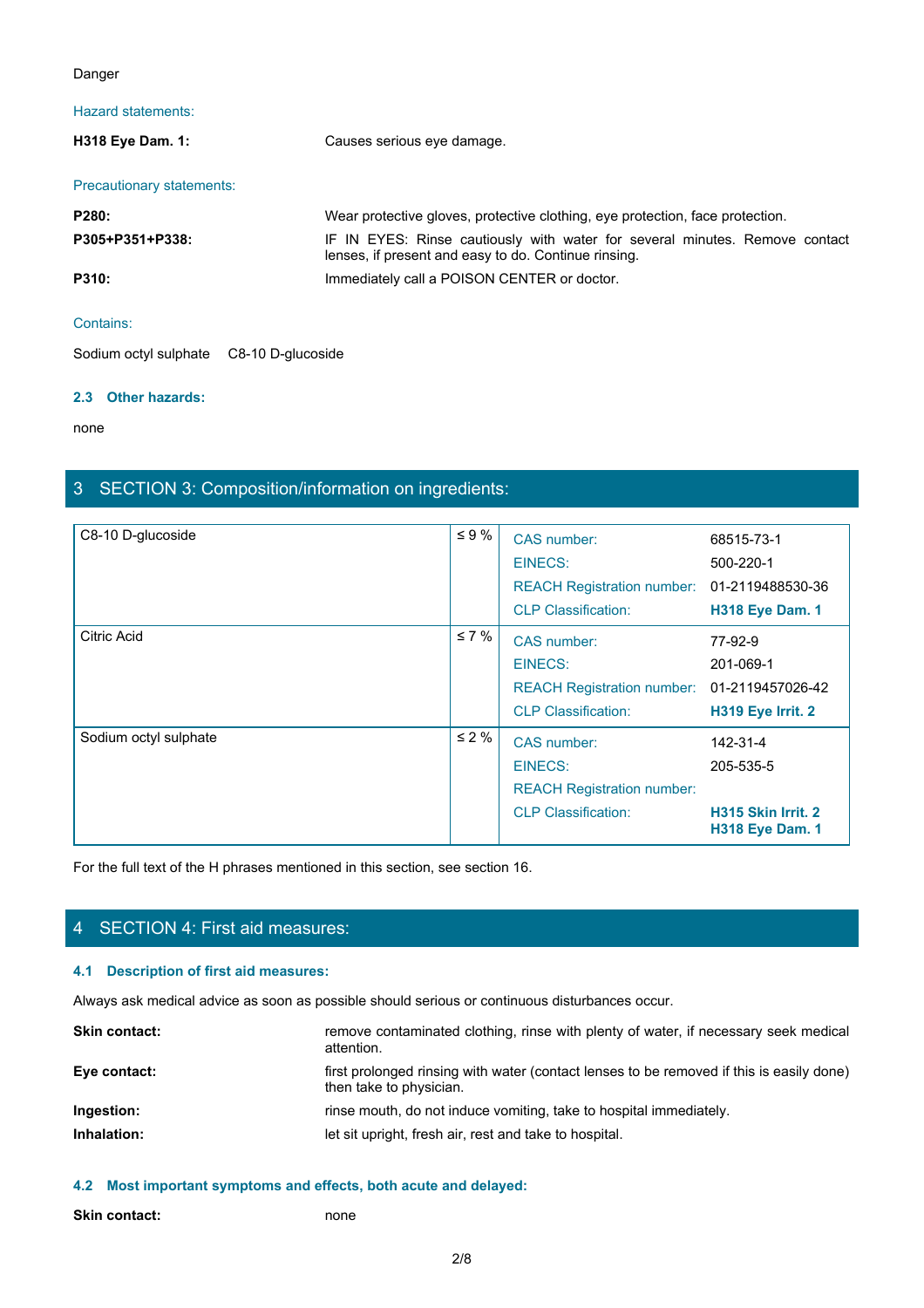| Eye contact: | caustic, redness, blurred vision, pain                      |
|--------------|-------------------------------------------------------------|
| Ingestion:   | diarrhoea, headache, abdominal cramps, sleepiness, vomiting |
| Inhalation:  | none                                                        |

#### **4.3 Indication of any immediate medical attention and special treatment needed:**

none and the state of the state of the state of the state of the state of the state of the state of the state of the state of the state of the state of the state of the state of the state of the state of the state of the s

## 5 SECTION 5: Fire-fighting measures:

#### **5.1 Extinguishing media:**

CO2, foam, powder, sprayed water

#### **5.2 Special hazards arising from the substance or mixture:**

none and the state of the state of the state of the state of the state of the state of the state of the state of the state of the state of the state of the state of the state of the state of the state of the state of the s

#### **5.3 Advice for firefighters:**

**Extinguishing agents to be avoided:** none and the state of the state of the state of the state of the state of the state of the state of the state of the state of the state of the state of the state of the state of the state of the state of the state of the s

### 6 SECTION 6: Accidental release measures:

#### **6.1 Personal precautions, protective equipment and emergency procedures:**

Donce<br>
S. S. Extinguishing media:<br>
CO2, foam, powder, sprayed water<br>
S. S. Special hazards arising from the substance or mixture:<br>
Extinguishing agents to be<br>
worlded:<br>
S. Advice for firefighters:<br>
S. Personal precautions, windRemove any contaminated clothing and used contaminated protective equipment and dispose of it safely.

#### **6.2 Environmental precautions:**

do not allow to flow into sewers or open water.

#### **6.3 Methods and material for containment and cleaning up:**

Contain released substance, store into suitable containers. If possible remove by using absorbent material.

#### **6.4 Reference to other sections:**

for further information check sections 8 & 13.

# 7 SECTION 7: Handling and storage:

#### **7.1 Precautions for safe handling:**

handle with care to avoid spillage.

#### **7.2 Conditions for safe storage, including any incompatibilities:**

keep in a sealed container in a closed, frost-free, ventilated room.

#### **7.3 Specific end use(s):**

Bathroom fixture cleaner for professional use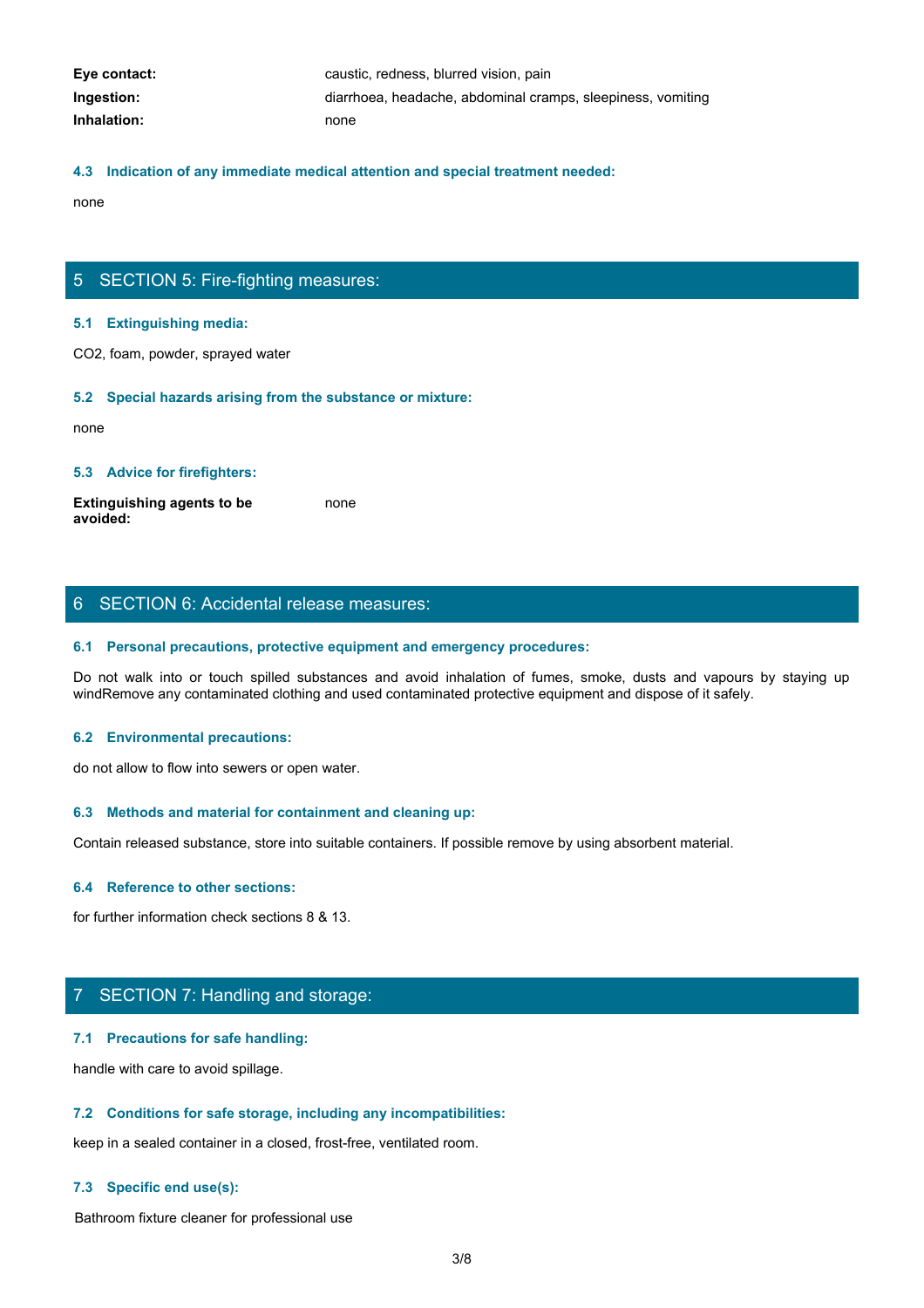# 8 SECTION 8: Exposure controls/personal protection:

### **8.1 Control parameters:**

### **8.2 Exposure controls:**

|                                  | 8 SECTION 8: Exposure controls/personal protection:                                                                                                                                                                                                                                                                                                               |                             |
|----------------------------------|-------------------------------------------------------------------------------------------------------------------------------------------------------------------------------------------------------------------------------------------------------------------------------------------------------------------------------------------------------------------|-----------------------------|
| 8.1 Control parameters:          |                                                                                                                                                                                                                                                                                                                                                                   |                             |
|                                  | Listing of the hazardous ingredients in section 3, of which the TLV value is known                                                                                                                                                                                                                                                                                |                             |
|                                  |                                                                                                                                                                                                                                                                                                                                                                   |                             |
| 8.2 Exposure controls:           |                                                                                                                                                                                                                                                                                                                                                                   |                             |
| <b>Inhalation</b><br>protection: | use with sufficient exhaust ventilation. If necessary, use an air-purifying face mask in case of<br>respiratory hazards. Use the ABEK type as protection against these troublesome levels.                                                                                                                                                                        | $\overline{\bullet\bullet}$ |
| <b>Skin</b><br>protection:       | handling with nitril-gloves (EN 374). Breakthrough time: >480' Material thickness: 0,35 mm.<br>Thoroughly check gloves before use. Take of the gloves properly without touching the outside<br>with your bare hands. The manufacturer of the protective gloves has to be consulted about the<br>suitability for a specific work station. Wash and dry your hands. | rη<br>$\tilde{w}$           |
| <b>Eye</b><br>protection:        | keep an eye-rinse bottle within reach. Tight-fitting safety goggles. Wear a face shield and<br>protective suit in case of exceptional processing problems.                                                                                                                                                                                                        |                             |
|                                  | impermeable clothing. The type of protective equipment depends on the concentration and                                                                                                                                                                                                                                                                           |                             |

# 9 SECTION 9: Physical and chemical properties:

### **9.1 Information on basic physical and chemical properties:**

| Melting point/melting range:                              | 0 °C               |
|-----------------------------------------------------------|--------------------|
| <b>Boiling point/Boiling range:</b>                       | 100 °C - 245 °C    |
| pH:                                                       | 3.7                |
| pH 1% diluted in water:                                   |                    |
| Vapour pressure/20°C,:                                    | 2 332 Pa           |
| Vapour density:                                           | not applicable     |
| Relative density, 20°C:                                   | 1.0770 kg/l        |
| Appearance/20°C:                                          | liquid             |
| Flash point:                                              |                    |
| Flammability (solid, gas):                                | not applicable     |
| Auto-ignition temperature:                                |                    |
| <b>Upper flammability or explosive</b><br>limit, (Vol %): |                    |
| Lower flammability or explosive<br>limit, (Vol %):        |                    |
| <b>Explosive properties:</b>                              | not applicable     |
| <b>Oxidising properties:</b>                              | not applicable     |
| <b>Decomposition temperature:</b>                         |                    |
| Solubility in water:                                      | completely soluble |
| <b>Partition coefficient: n-</b><br>octanol/water:        | not applicable     |
| Odour:                                                    | characteristic     |
| <b>Odour threshold:</b>                                   | not applicable     |
| Dynamic viscosity, 20°C:                                  | 1 mPa.s            |
| Kinematic viscosity, 40°C:                                | 1 mm $^{2}/s$      |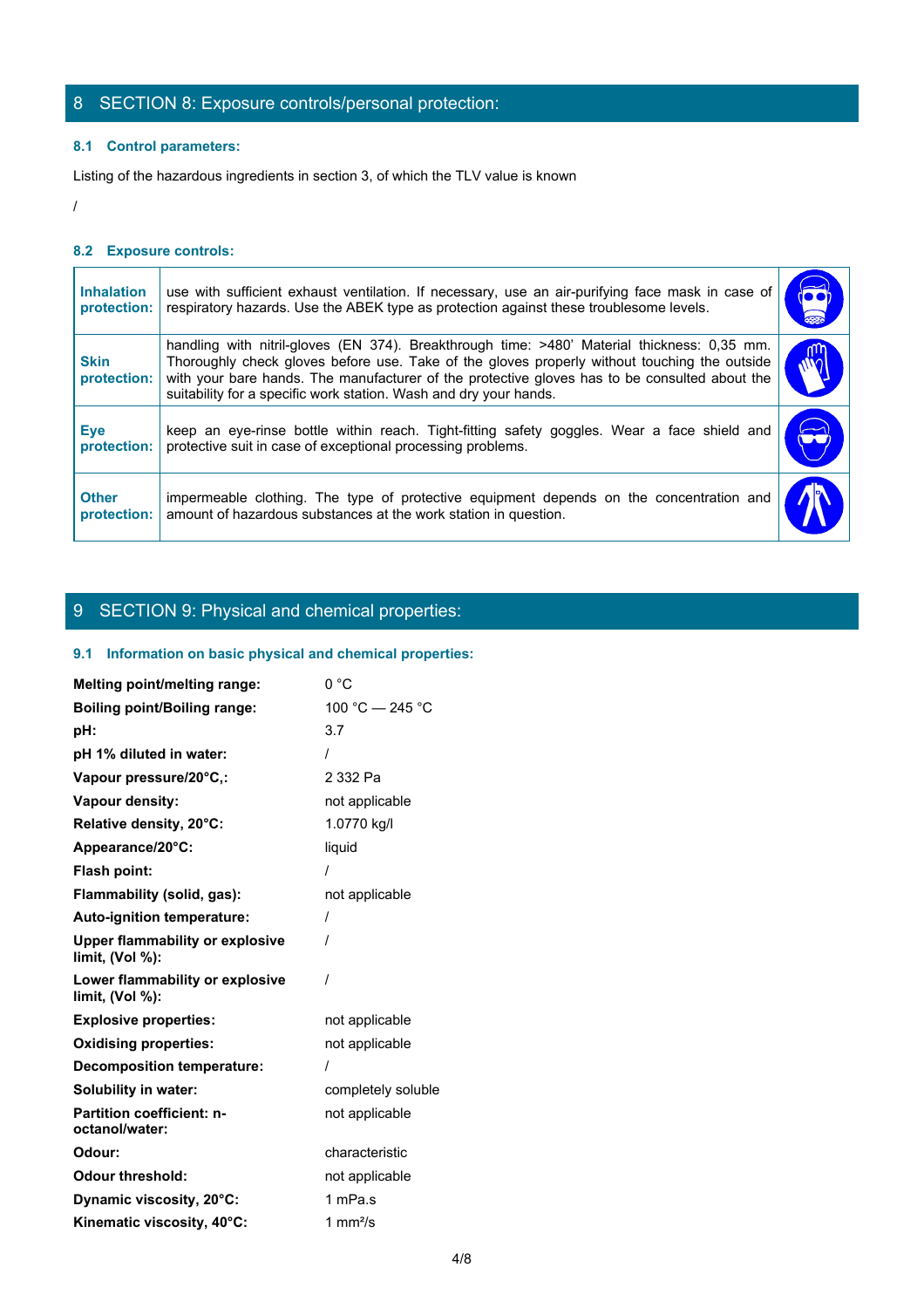**Evaporation rate (n-BuAc = 1):** 0.300

#### **9.2 Other information:**

**Volatile organic component (VOC):** / **Volatile organic component (VOC):** 8.919 g/l **Sustained combustion test :** /

# 10 SECTION 10: Stability and reactivity:

#### **10.1 Reactivity:**

stable under normal conditions.

#### **10.2 Chemical stability:**

extremely high or low temperatures.

#### **10.3 Possibility of hazardous reactions:**

none and the state of the state of the state of the state of the state of the state of the state of the state of the state of the state of the state of the state of the state of the state of the state of the state of the s

#### **10.4 Conditions to avoid:**

protect from sunlight and do not expose to temperatures exceeding + 50°C.

#### **10.5 Incompatible materials:**

none and the state of the state of the state of the state of the state of the state of the state of the state of the state of the state of the state of the state of the state of the state of the state of the state of the s

#### **10.6 Hazardous decomposition products:**

doesn't decompose with normal use

# 11 SECTION 11: Toxicological information:

#### **11.1 Information on toxicological effects:**

**H318 Eye Dam. 1:** Causes serious eye damage.

#### **Calculated acute toxicity, ATE oral:** / **Calculated acute toxicity, ATE dermal:** /

| C8-10 D-glucoside     | LD50 oral, rat:<br>LD50 dermal, rabbit:<br>LC50, Inhalation, rat, 4h: | $\geq$ 5 000 mg/kg<br>$\geq 5000$ mg/kg<br>$\geq 50$ mg/l  |
|-----------------------|-----------------------------------------------------------------------|------------------------------------------------------------|
| Citric Acid           | LD50 oral, rat:<br>LD50 dermal, rabbit:<br>LC50, Inhalation, rat, 4h: | $\geq$ 5 000 mg/kg<br>$\geq$ 5 000 mg/kg<br>$\geq 50$ mg/l |
| Sodium octyl sulphate | LD50 oral, rat:<br>LD50 dermal, rabbit:<br>LC50, Inhalation, rat, 4h: | $\geq$ 5 000 mg/kg<br>$\geq$ 5 000 mg/kg<br>$\geq 50$ mg/l |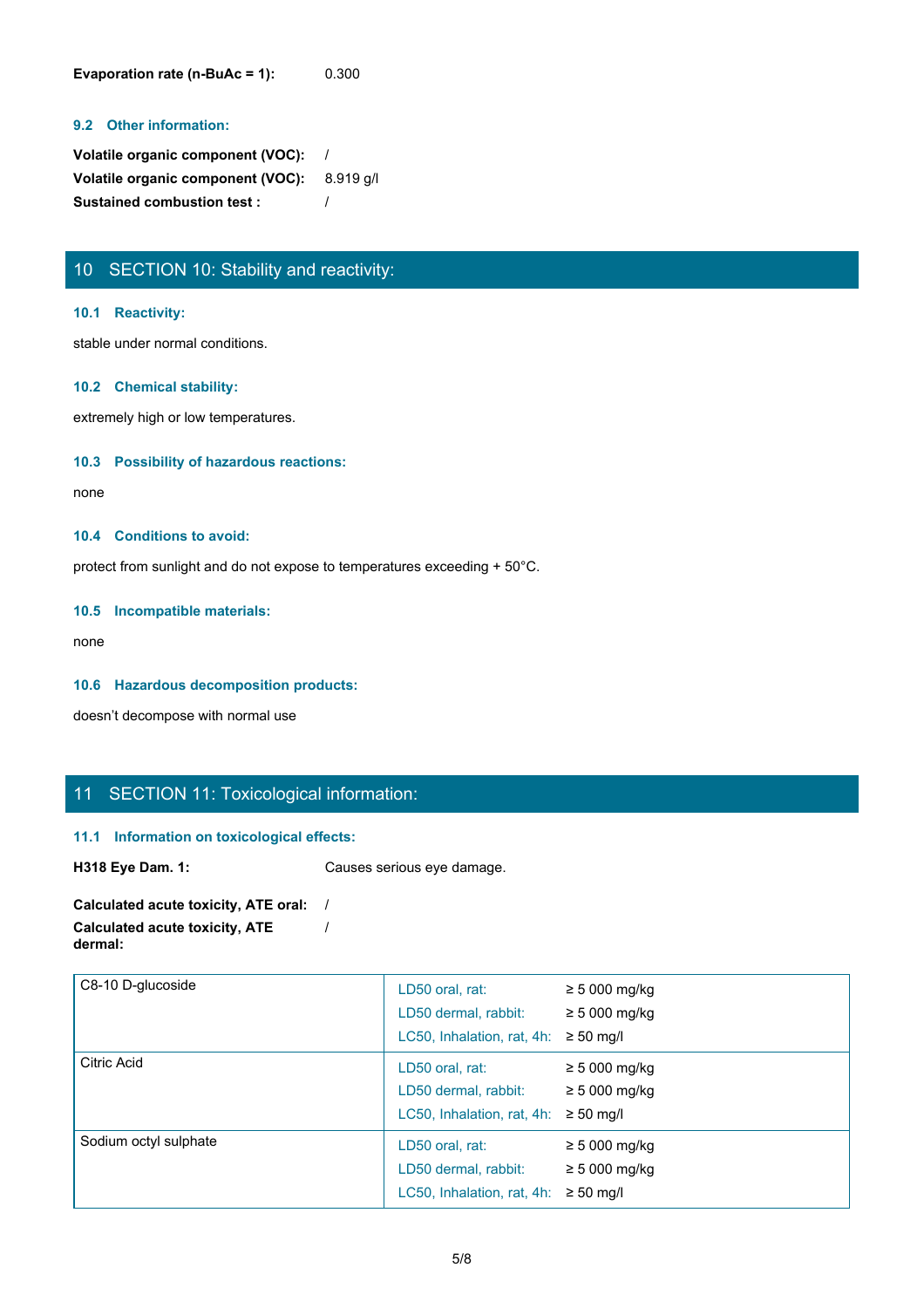## 12 SECTION 12: Ecological information:

#### **12.1 Toxicity:**

| C8-10 D-glucoside     |                 |                                          |
|-----------------------|-----------------|------------------------------------------|
|                       | LC50 (Fish):    | 190 mg/l (96h) (Danio rerio)             |
|                       | EC50 (Daphnia): | >100 mg/l (48h)                          |
|                       | NOEC (Daphnia): | >100 mg/l (72h)                          |
|                       | EC50 (Algae):   | 37 mg/l (72 h) (Scenedesmus subspicatus) |
| <b>Citric Acid</b>    | LC50 (Fish):    | 440 - 760 mg/l (48h)                     |
|                       | LC50 (Daphnia): | 1535 mg/l (24h)                          |
|                       | EC50 (Daphnia): | 1535 mg/l (24h)                          |
| Sodium octyl sulphate | LC50 (Fish):    | 100 mg/L (4d)                            |
|                       | NOEC (Fish):    | 1,357 mg/L (42d)                         |
|                       | EC50 (Daphnia): | 100 mg/L (48h)                           |

#### **12.2 Persistence and degradability:**

#### **12.3 Bioaccumulative potential:**

#### **12.4 Mobility in soil:**

Water hazard class, WGK (AwSV): 1 **Solubility in water:** completely soluble

#### **12.5 Results of PBT and vPvB assessment:**

No additional data available

#### **12.6 Other adverse effects:**

No additional data available

# 13 SECTION 13: Disposal considerations:

#### **13.1 Waste treatment methods:**

The product may be discharged in the indicated percentages of utilization of the indicated be discharged in the indicated percentages of utilization of the indicated percentages of utilization, provided it is neutralised t restrictive regulations by local authority should always be adhered to.

# 14 SECTION 14: Transport information:

#### **14.1 UN number:**

not applicable

#### **14.2 UN proper shipping name:**

ADR, IMDG, ICAO/IATA not applicable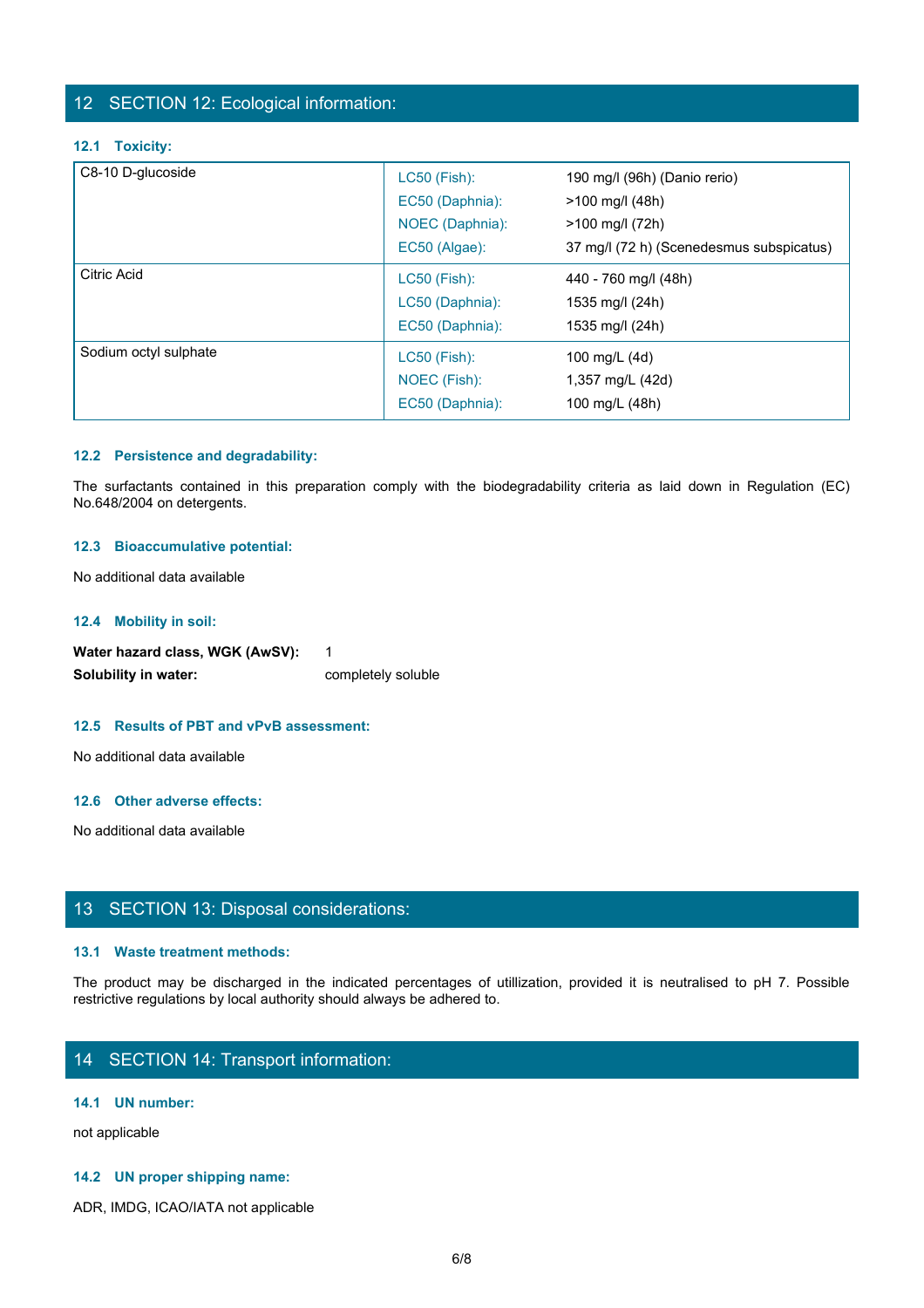#### **14.3 Transport hazard class(es):**

| Class(es):                              | not applicable |
|-----------------------------------------|----------------|
| Identification number of the<br>hazard: | not applicable |

### **14.4 Packing group:**

not applicable

#### **14.5 Environmental hazards:**

not dangerous to the environment

#### **14.6 Special precautions for user:**

| <b>Hazard characteristics:</b> | not applicable |
|--------------------------------|----------------|
| <b>Additional quidance:</b>    | not applicable |

# 15 SECTION 15: Regulatory information:

#### **15.1 Safety, health and environmental regulations/legislation specific for the substance or mixture:**

| Water hazard class, WGK (AwSV):                    |                                                                                                      |
|----------------------------------------------------|------------------------------------------------------------------------------------------------------|
| Volatile organic component (VOC):                  |                                                                                                      |
| Volatile organic component (VOC):                  | 8.919 a/l                                                                                            |
| <b>Composition by regulation (EC)</b><br>648/2004: | Nonionic surfactants 5% - 15%, Anionic surfactants < 5%, Perfumes, Preservatives<br>(Phenoxyethanol) |

# **15.2 Chemical Safety Assessment:**

# 16 SECTION 16: Other information:

### **Legend to abbreviations used in the safety data sheet:**

| <b>Hazard characteristics:</b>                         | not applicable                                                                                       |
|--------------------------------------------------------|------------------------------------------------------------------------------------------------------|
| <b>Additional guidance:</b>                            | not applicable                                                                                       |
|                                                        |                                                                                                      |
|                                                        |                                                                                                      |
| 15 SECTION 15: Regulatory information:                 |                                                                                                      |
|                                                        | 15.1 Safety, health and environmental regulations/legislation specific for the substance or mixture: |
| Water hazard class, WGK (AwSV):                        | - 1                                                                                                  |
| Volatile organic component (VOC):                      |                                                                                                      |
| Volatile organic component (VOC):                      | 8.919 g/l                                                                                            |
| <b>Composition by regulation (EC)</b><br>648/2004:     | Nonionic surfactants 5% - 15%, Anionic surfactants < 5%, Perfumes, Preservatives<br>(Phenoxyethanol) |
| <b>15.2 Chemical Safety Assessment:</b>                |                                                                                                      |
| No data available                                      |                                                                                                      |
|                                                        |                                                                                                      |
| 16 SECTION 16: Other information:                      |                                                                                                      |
| Legend to abbreviations used in the safety data sheet: |                                                                                                      |
|                                                        |                                                                                                      |
| ADR:                                                   | The European Agreement concerning the International Carriage of Dangerous<br>Goods by Road           |
| BCF:                                                   | <b>Bioconcentration factor</b>                                                                       |
| CAS:                                                   | <b>Chemical Abstracts Service</b>                                                                    |
| CLP:                                                   | Classification, Labelling and Packaging of chemicals                                                 |
| <b>EINECS:</b>                                         | European INventory of Existing Commercial chemical Substances                                        |
| $Nr.$ :                                                | number                                                                                               |
| PTB:                                                   | persistent, toxic, bioaccumulative                                                                   |
| TLV:                                                   | <b>Threshold Limit Value</b>                                                                         |
| vPvB:                                                  | very persistent and very bioaccumulative substances                                                  |
| WGK:                                                   | Water hazard class                                                                                   |
| <b>WGK 1:</b>                                          | slightly hazardous for water                                                                         |
| <b>WGK 2:</b>                                          | hazardous for water                                                                                  |
| <b>WGK 3:</b>                                          | extremely hazardous for water                                                                        |
|                                                        |                                                                                                      |
| Legend to the H Phrases used in the safety data sheet: |                                                                                                      |
| Skin Irrit. 2: Causes skin<br>H315                     | H318<br>Dam. 1: Causes serious eye damage.<br>irritation.<br>Eye                                     |
|                                                        | 7/8                                                                                                  |
|                                                        |                                                                                                      |
|                                                        |                                                                                                      |
|                                                        |                                                                                                      |

#### **Legend to the H Phrases used in the safety data sheet:**

|  |  |  | H315 Skin Irrit. 2: Causes skin irritation. H318 Eye Dam. 1: Causes serious eye damage. |  |  |  |  |  |  |  |  |  |
|--|--|--|-----------------------------------------------------------------------------------------|--|--|--|--|--|--|--|--|--|
|--|--|--|-----------------------------------------------------------------------------------------|--|--|--|--|--|--|--|--|--|